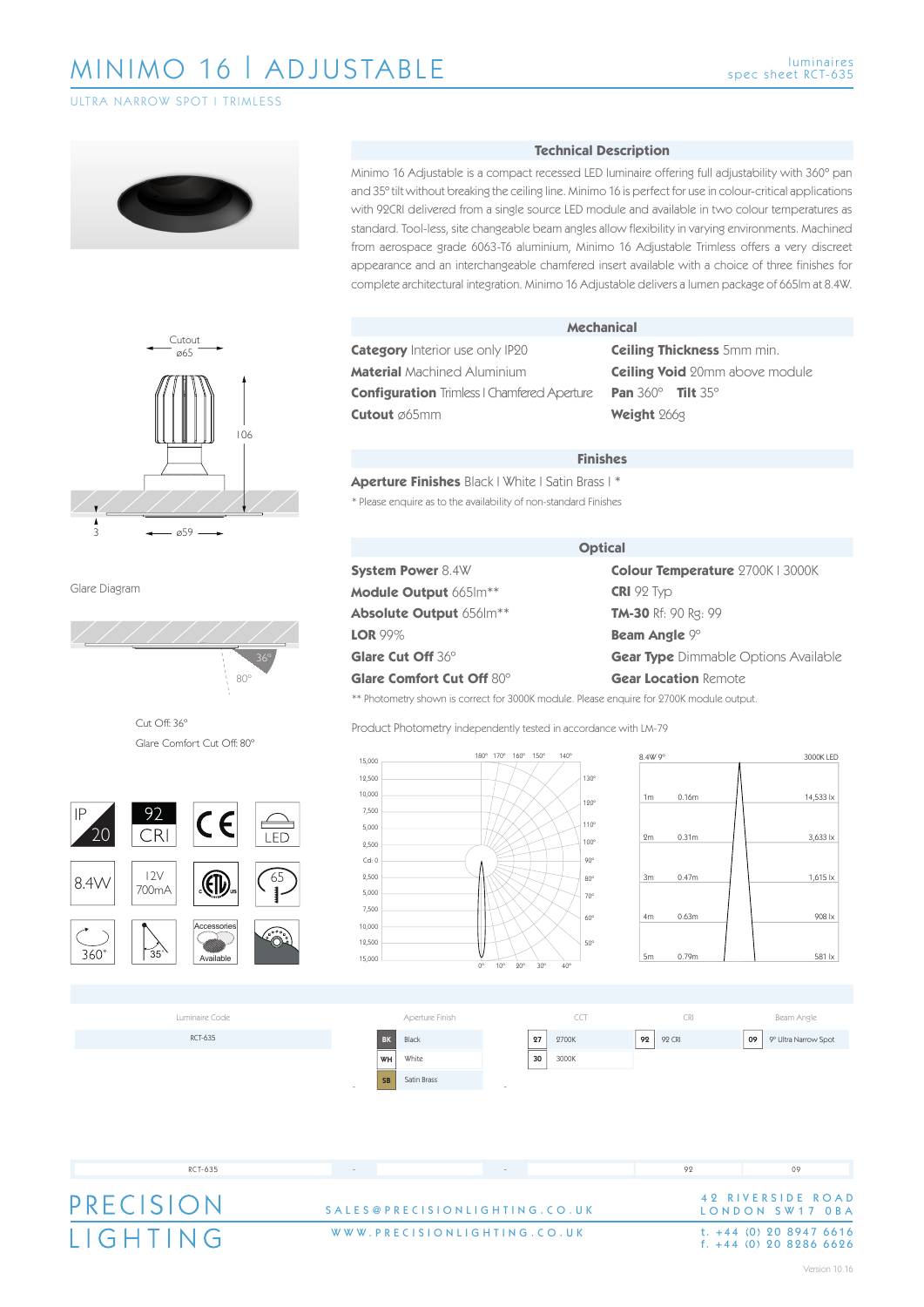## NARROW SPOT | TRIMLESS





Glare Diagram



Cut Off: 36º Glare Comfort Cut Off: 80º



### **Technical Description**

Minimo 16 Adjustable is a compact recessed LED luminaire offering full adjustability with 360º pan and 35º tilt without breaking the ceiling line. Minimo 16 is perfect for use in colour-critical applications with 92CRI delivered from a single source LED module and available in two colour temperatures as standard. Tool-less, site changeable beam angles allow flexibility in varying environments. Machined from aerospace grade 6063-T6 aluminium, Minimo 16 Adjustable Trimless offers a very discreet appearance and an interchangeable chamfered insert available with a choice of three finishes for complete architectural integration. Minimo 16 Adjustable delivers a lumen package of 665lm at 8.4W.

**Category** Interior use only IP20 **Material** Machined Aluminium **Configuration** Trimless | Chamfered Aperture **Cutout** ø65mm

#### **Mechanical**

**Ceiling Thickness** 5mm min. **Ceiling Void** 20mm above module **Pan** 360º **Tilt** 35º **Weight** 266g

#### **Finishes**

**Aperture Finishes** Black | White | Satin Brass | \* \* Please enquire as to the availability of non-standard Finishes

# **System Power** 8.4W **Module Output** 665lm\*\* **Absolute Output** 653lm\*\* **LOR** 98% **Glare Cut Off** 36º **Glare Comfort Cut Off** 80º

#### **Optical**

**Colour Temperature** 2700K | 3000K **CRI** 92 Typ **TM-30** Rf: 90 Rg: 99 **Beam Angle** 11º **Gear Type** Dimmable Options Available **Gear Location** Remote

\*\* Photometry shown is correct for 3000K module. Please enquire for 2700K module output.







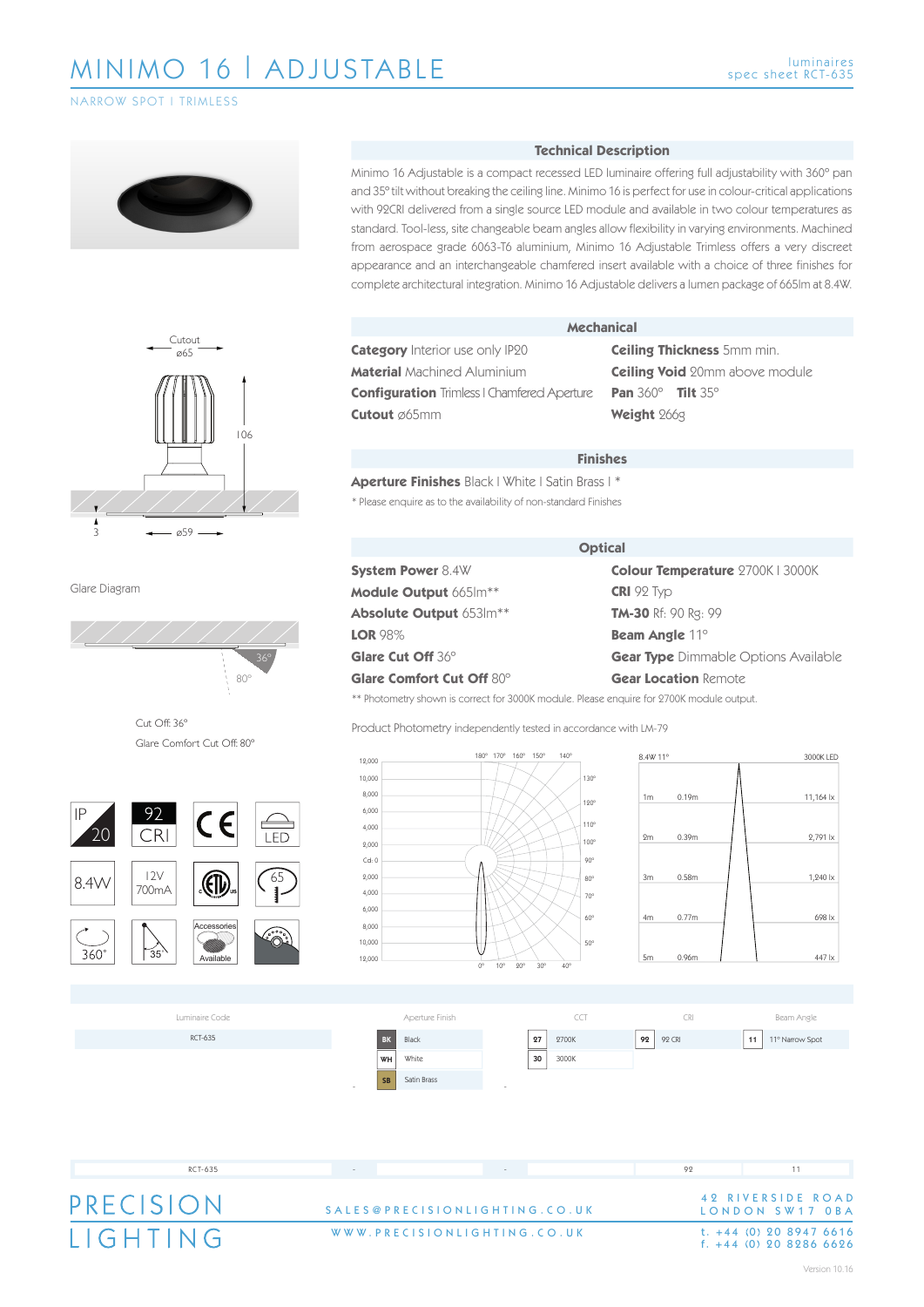SPOT | TRIMLESS





Glare Diagram



Cut Off: 36º Glare Comfort Cut Off: 80º



### **Technical Description**

Minimo 16 Adjustable is a compact recessed LED luminaire offering full adjustability with 360º pan and 35º tilt without breaking the ceiling line. Minimo 16 is perfect for use in colour-critical applications with 92CRI delivered from a single source LED module and available in two colour temperatures as standard. Tool-less, site changeable beam angles allow flexibility in varying environments. Machined from aerospace grade 6063-T6 aluminium, Minimo 16 Adjustable Trimless offers a very discreet appearance and an interchangeable chamfered insert available with a choice of three finishes for complete architectural integration. Minimo 16 Adjustable delivers a lumen package of 665lm at 8.4W.

**Category** Interior use only IP20 **Material** Machined Aluminium **Configuration** Trimless | Chamfered Aperture **Cutout** ø65mm

#### **Mechanical**

**Ceiling Thickness** 5mm min. **Ceiling Void** 20mm above module **Pan** 360º **Tilt** 35º **Weight** 266g

#### **Finishes**

**Aperture Finishes** Black | White | Satin Brass | \* \* Please enquire as to the availability of non-standard Finishes

**System Power** 8.4W **Module Output** 665lm\*\* **Absolute Output** 656lm\*\* **LOR** 99% **Glare Cut Off** 36º **Glare Comfort Cut Off** 80º

#### **Optical**

**Colour Temperature** 2700K | 3000K **CRI** 92 Typ **TM-30** Rf: 90 Rg: 99 **Beam Angle** 15º **Gear Type** Dimmable Options Available **Gear Location** Remote

\*\* Photometry shown is correct for 3000K module. Please enquire for 2700K module output.







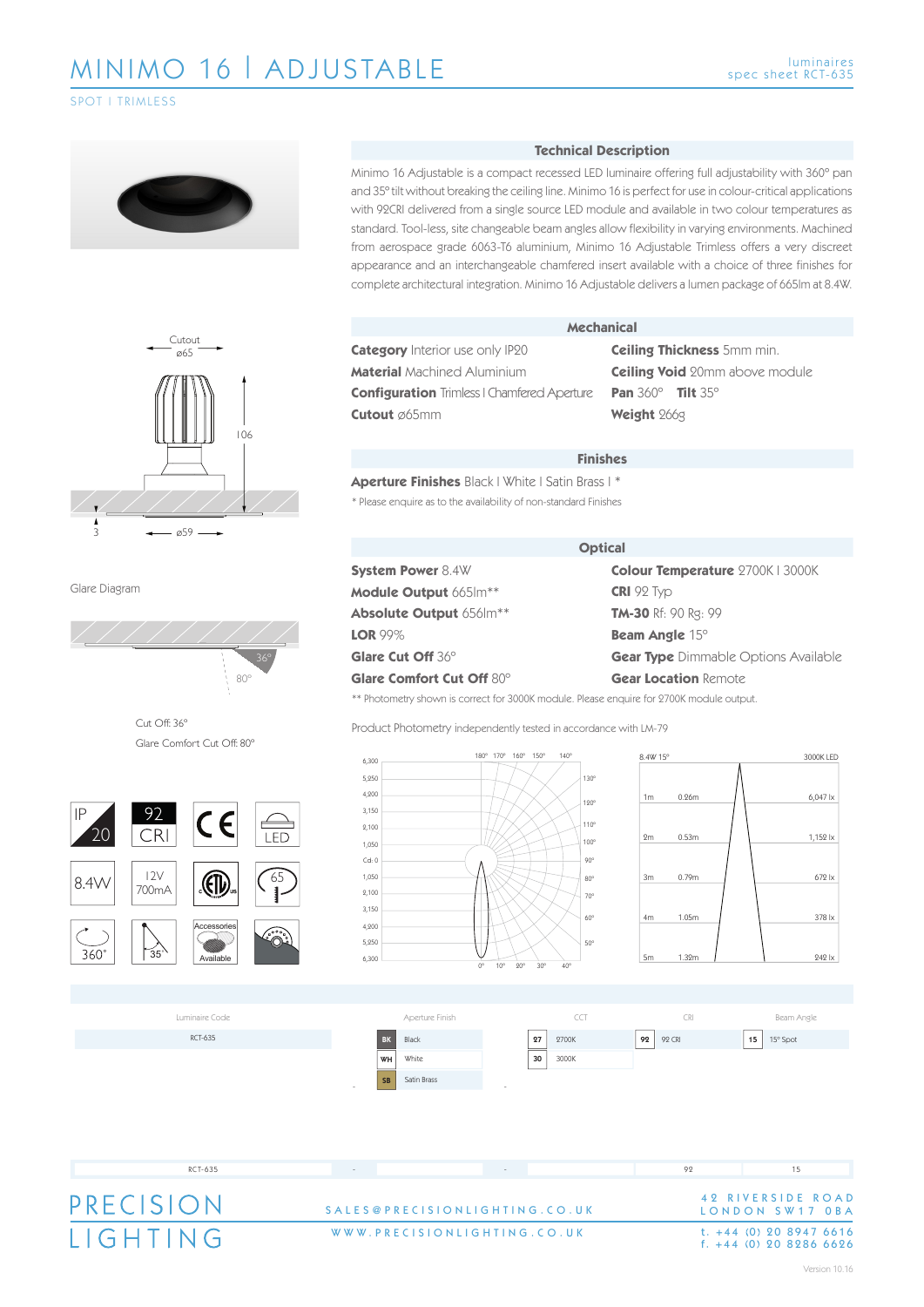FLOOD | TRIMLESS





Glare Diagram



Cut Off: 36º Glare Comfort Cut Off: 80º



### **Technical Description**

Minimo 16 Adjustable is a compact recessed LED luminaire offering full adjustability with 360º pan and 35º tilt without breaking the ceiling line. Minimo 16 is perfect for use in colour-critical applications with 92CRI delivered from a single source LED module and available in two colour temperatures as standard. Tool-less, site changeable beam angles allow flexibility in varying environments. Machined from aerospace grade 6063-T6 aluminium, Minimo 16 Adjustable Trimless offers a very discreet appearance and an interchangeable chamfered insert available with a choice of three finishes for complete architectural integration. Minimo 16 Adjustable delivers a lumen package of 665lm at 8.4W.

**Category** Interior use only IP20 **Material** Machined Aluminium **Configuration** Trimless | Chamfered Aperture **Cutout** ø65mm

#### **Mechanical**

**Ceiling Thickness** 5mm min. **Ceiling Void** 20mm above module **Pan** 360º **Tilt** 35º **Weight** 266g

#### **Finishes**

**Aperture Finishes** Black | White | Satin Brass | \* \* Please enquire as to the availability of non-standard Finishes

**System Power** 8.4W **Module Output** 665lm\*\* **Absolute Output** 569lm\*\* **LOR** 86% **Glare Cut Off** 36º **Glare Comfort Cut Off** 80º

#### **Optical**

**Colour Temperature** 2700K | 3000K **CRI** 92 Typ **TM-30** Rf: 90 Rg: 99 **Beam Angle** 25º **Gear Type** Dimmable Options Available **Gear Location** Remote

\*\* Photometry shown is correct for 3000K module. Please enquire for 2700K module output.